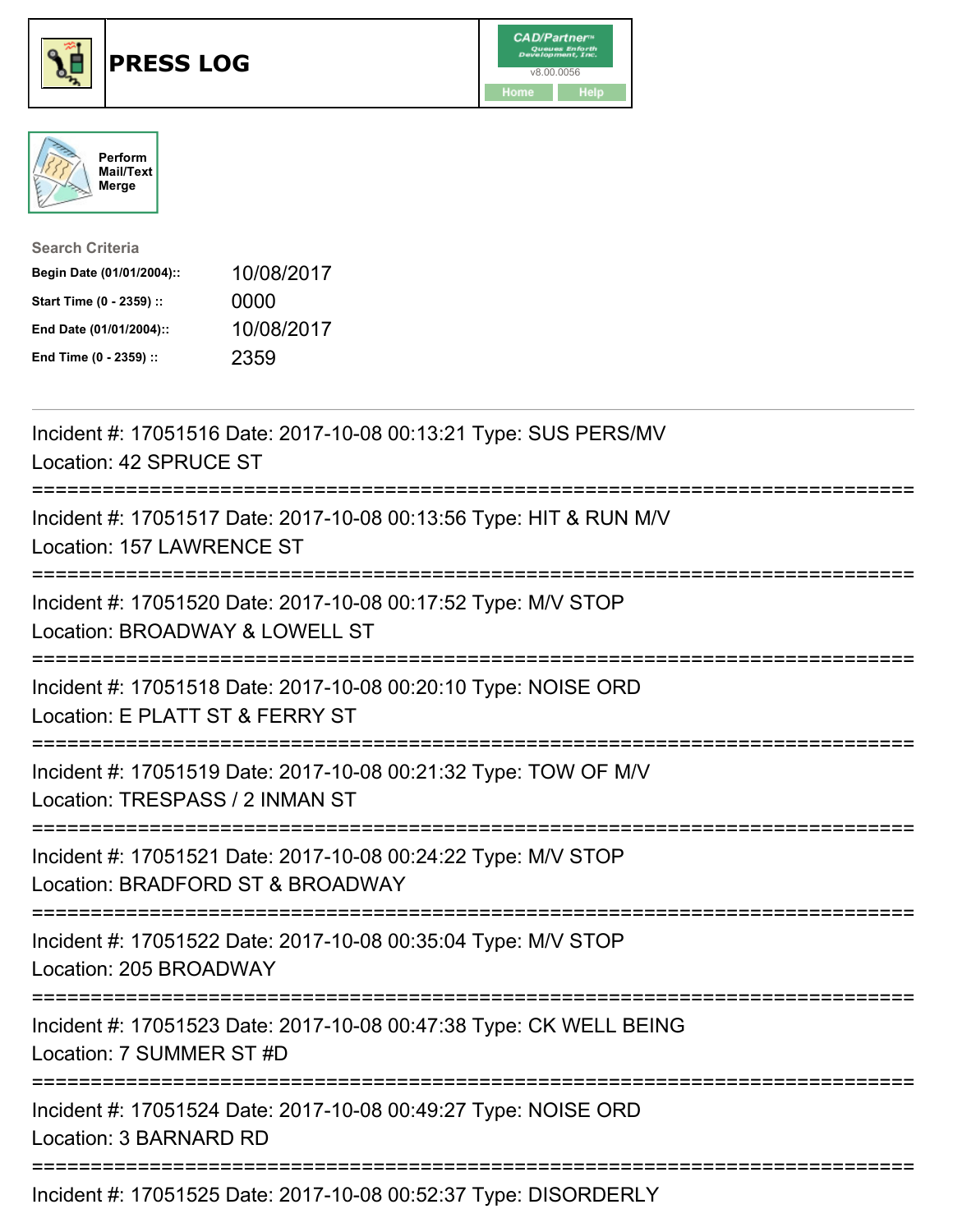| Location: CLUB PARADISE / 232 BROADWAY                                                                                         |
|--------------------------------------------------------------------------------------------------------------------------------|
| Incident #: 17051526 Date: 2017-10-08 01:00:35 Type: MAN DOWN<br>Location: 118 S UNION ST                                      |
| Incident #: 17051527 Date: 2017-10-08 01:15:39 Type: DISTURBANCE<br>Location: 34 PARKER ST                                     |
| Incident #: 17051528 Date: 2017-10-08 01:22:36 Type: NOISE ORD<br>Location: BERKELEY ST & BRUCE ST                             |
| Incident #: 17051529 Date: 2017-10-08 01:26:35 Type: M/V STOP<br>Location: HAFFNERS / 69 PARKER                                |
| Incident #: 17051530 Date: 2017-10-08 01:28:04 Type: M/V STOP<br>Location: HAMPSHIRE ST & HAVERHILL ST                         |
| =======================<br>Incident #: 17051531 Date: 2017-10-08 01:30:06 Type: M/V STOP<br>Location: WALGREENS / 135 BROADWAY |
| Incident #: 17051532 Date: 2017-10-08 01:32:33 Type: M/V STOP<br>Location: MERRIMACK ST & S BROADWAY                           |
| Incident #: 17051533 Date: 2017-10-08 01:33:59 Type: M/V STOP<br>Location: BEACON ST & MT VERNON ST                            |
| Incident #: 17051534 Date: 2017-10-08 01:36:28 Type: NOISE ORD<br>Location: E PLATT ST & FERRY ST                              |
| Incident #: 17051535 Date: 2017-10-08 01:42:36 Type: A&B PROG<br>Location: 139 S BROADWAY                                      |
| Incident #: 17051536 Date: 2017-10-08 01:46:41 Type: NOISE ORD<br>Location: 2 MUSEUM SQ                                        |
| Incident #: 17051537 Date: 2017-10-08 01:55:28 Type: NOISE ORD<br>Location: 73 SHAWSHEEN RD FL 3                               |
| Incident #: 17051538 Date: 2017-10-08 01:55:51 Type: NOISE ORD<br>Location: 11 ELIZABETH ST FL 2                               |
| Incident #: 17051539 Date: 2017-10-08 01:59:51 Type: NOISE ORD                                                                 |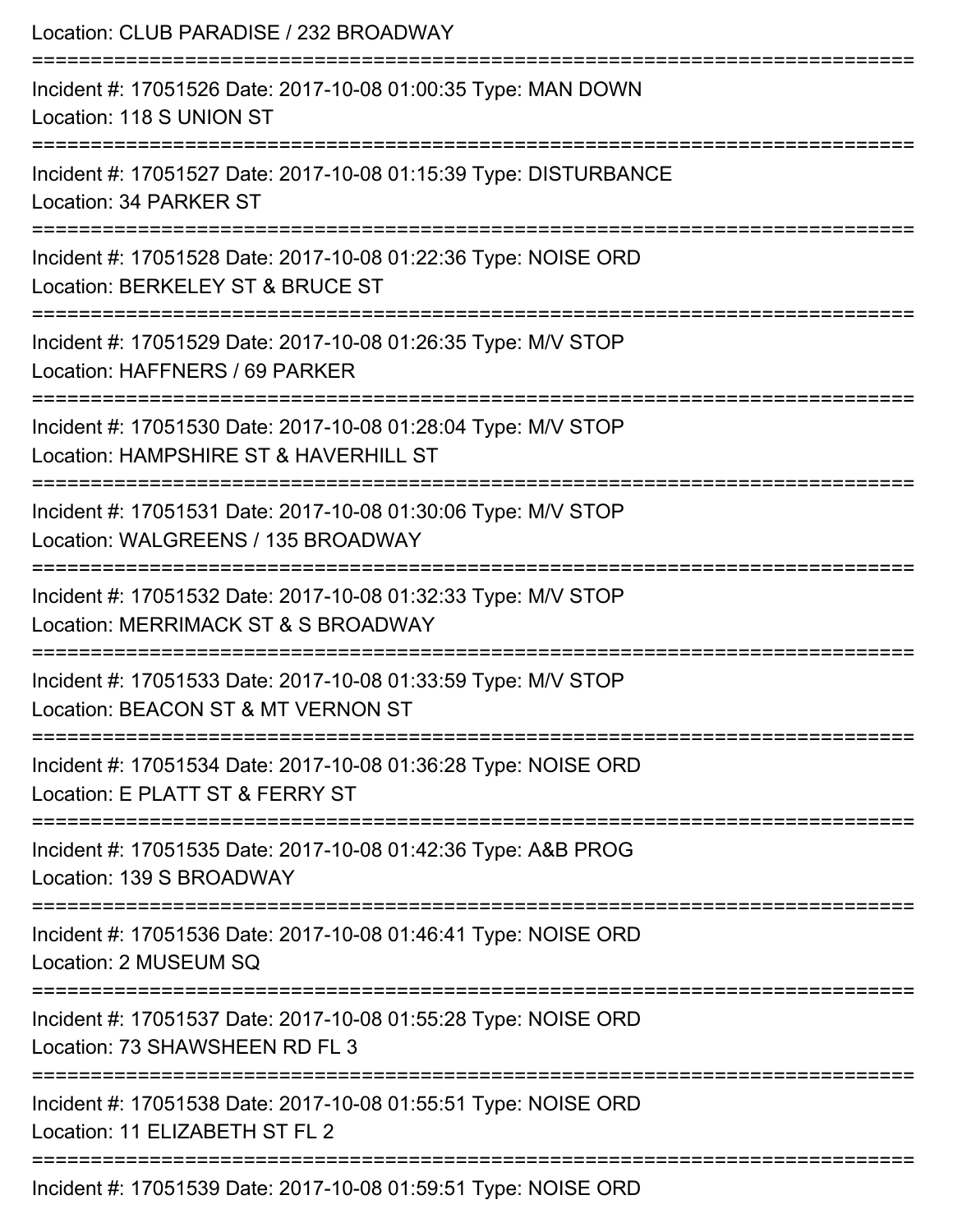| Incident #: 17051541 Date: 2017-10-08 02:00:07 Type: LARCENY/PAST<br>Location: ESSEX ST & NEWBURY ST                    |
|-------------------------------------------------------------------------------------------------------------------------|
| Incident #: 17051540 Date: 2017-10-08 02:01:02 Type: DISTURBANCE<br>Location: 11 HOLLY ST                               |
| Incident #: 17051542 Date: 2017-10-08 02:02:08 Type: DISORDERLY<br>Location: SEVEN ELEVEN / 370 BROADWAY                |
| Incident #: 17051543 Date: 2017-10-08 02:07:00 Type: NOISE ORD<br>Location: 59 STEARNS AV                               |
| Incident #: 17051545 Date: 2017-10-08 02:11:01 Type: MAN DOWN<br>Location: 431 HAMPSHIRE ST                             |
| Incident #: 17051544 Date: 2017-10-08 02:11:11 Type: GENERAL SERV<br>Location: TRAFFIC LIGHTS / ANDOVER ST & S BROADWAY |
| Incident #: 17051546 Date: 2017-10-08 02:11:48 Type: M/V STOP<br>Location: BROADWAY & MANCHESTER ST                     |
| Incident #: 17051547 Date: 2017-10-08 02:13:03 Type: M/V STOP<br>Location: EXETER ST & WINTHROP AV                      |
| Incident #: 17051548 Date: 2017-10-08 02:14:27 Type: M/V STOP<br>Location: FERRY ST & MARSTON ST                        |
| Incident #: 17051549 Date: 2017-10-08 02:18:35 Type: M/V STOP<br>Location: 170 LAWRENCE ST                              |
| Incident #: 17051550 Date: 2017-10-08 02:27:06 Type: M/V STOP<br>Location: KINGSTON ST & S BROADWAY                     |
| Incident #: 17051551 Date: 2017-10-08 02:27:27 Type: M/V STOP<br>Location: DURSO AV & WINTHROP AV                       |
| Incident #: 17051552 Date: 2017-10-08 02:33:48 Type: M/V STOP<br>Location: BROADWAY & HAVERHILL ST                      |
| Incident #: 17051554 Date: 2017-10-08 02:35:40 Type: SUS PERS/MV                                                        |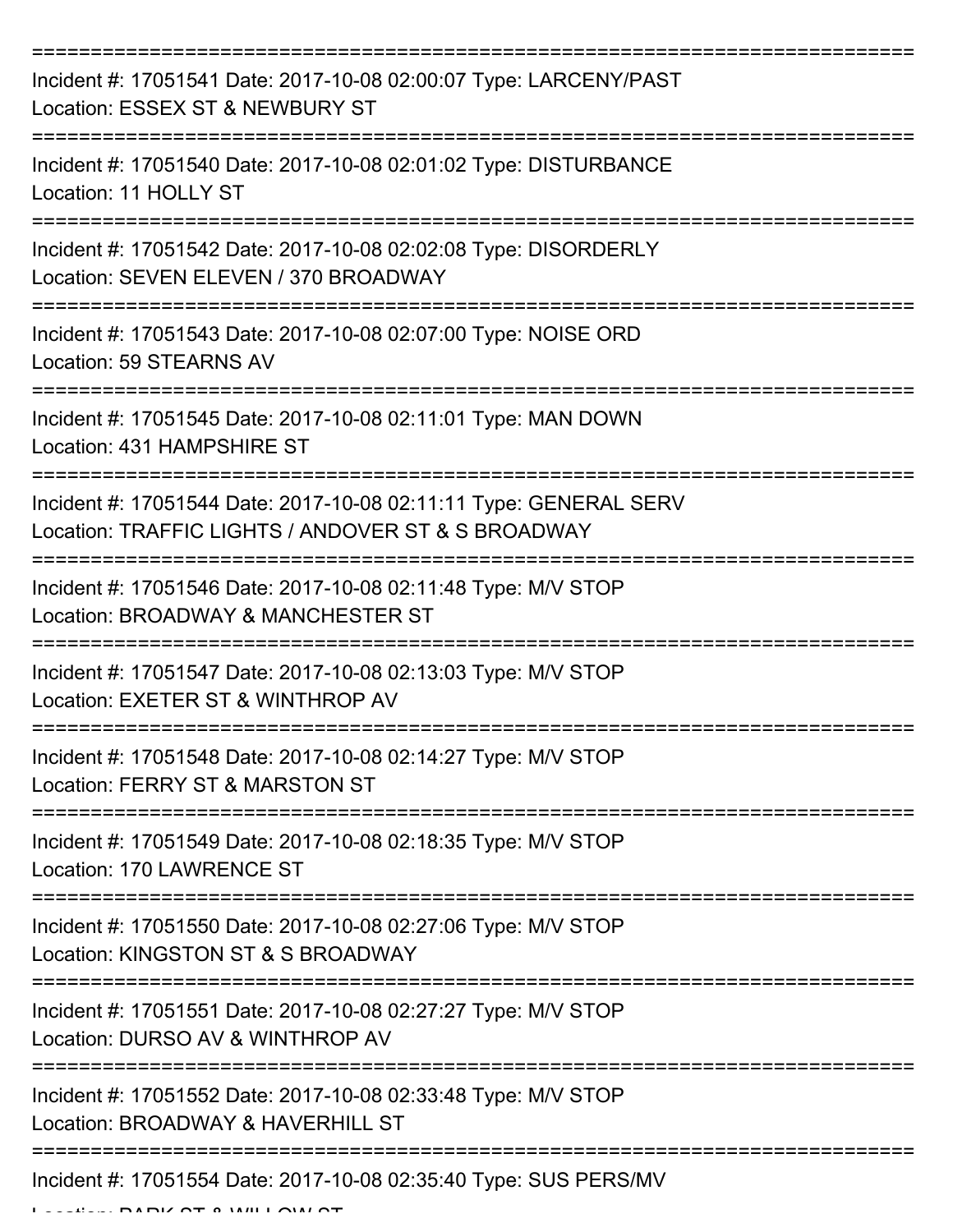| Incident #: 17051553 Date: 2017-10-08 02:36:54 Type: NOISE ORD<br>Location: 24 BROOK ST                                                 |
|-----------------------------------------------------------------------------------------------------------------------------------------|
| Incident #: 17051555 Date: 2017-10-08 02:42:18 Type: M/V STOP<br>Location: HAVERHILL ST & LAWRENCE ST                                   |
| Incident #: 17051556 Date: 2017-10-08 02:48:16 Type: M/V STOP<br>Location: ANDOVER ST & CARLETON ST                                     |
| Incident #: 17051557 Date: 2017-10-08 02:59:37 Type: NOISE ORD<br>Location: 50 ISLAND ST                                                |
| Incident #: 17051559 Date: 2017-10-08 03:02:34 Type: UNWANTEDGUEST<br>Location: CARVER ST & MERRIMACK ST                                |
| Incident #: 17051558 Date: 2017-10-08 03:03:11 Type: NOISE ORD<br>Location: 15 CROSBY ST FL 3                                           |
| Incident #: 17051560 Date: 2017-10-08 03:05:38 Type: NOISE ORD<br>Location: HALLENAN AV & HAVERHILL ST                                  |
| Incident #: 17051561 Date: 2017-10-08 03:16:39 Type: NOISE ORD<br>Location: 59 HOLLY ST FL 1                                            |
| Incident #: 17051562 Date: 2017-10-08 03:18:13 Type: M/V STOP<br>Location: BRADFORD ST & HAMPSHIRE ST                                   |
| Incident #: 17051563 Date: 2017-10-08 03:19:41 Type: DOMESTIC/PROG<br>Location: 5 FITZ ST                                               |
| Incident #: 17051564 Date: 2017-10-08 03:21:19 Type: MAN DOWN<br>Location: 245 HIGH ST                                                  |
| ===================================<br>Incident #: 17051565 Date: 2017-10-08 03:23:50 Type: NOISE ORD<br>Location: 11 ELIZABETH ST FL 2 |
| Incident #: 17051566 Date: 2017-10-08 03:31:05 Type: NOISE ORD<br><b>Location: KENDALL</b>                                              |
| Incident #: 17051568 Date: 2017-10-08 03:34:34 Type: MEDIC SUPPORT                                                                      |

Location: 191 MAPLE ST #3G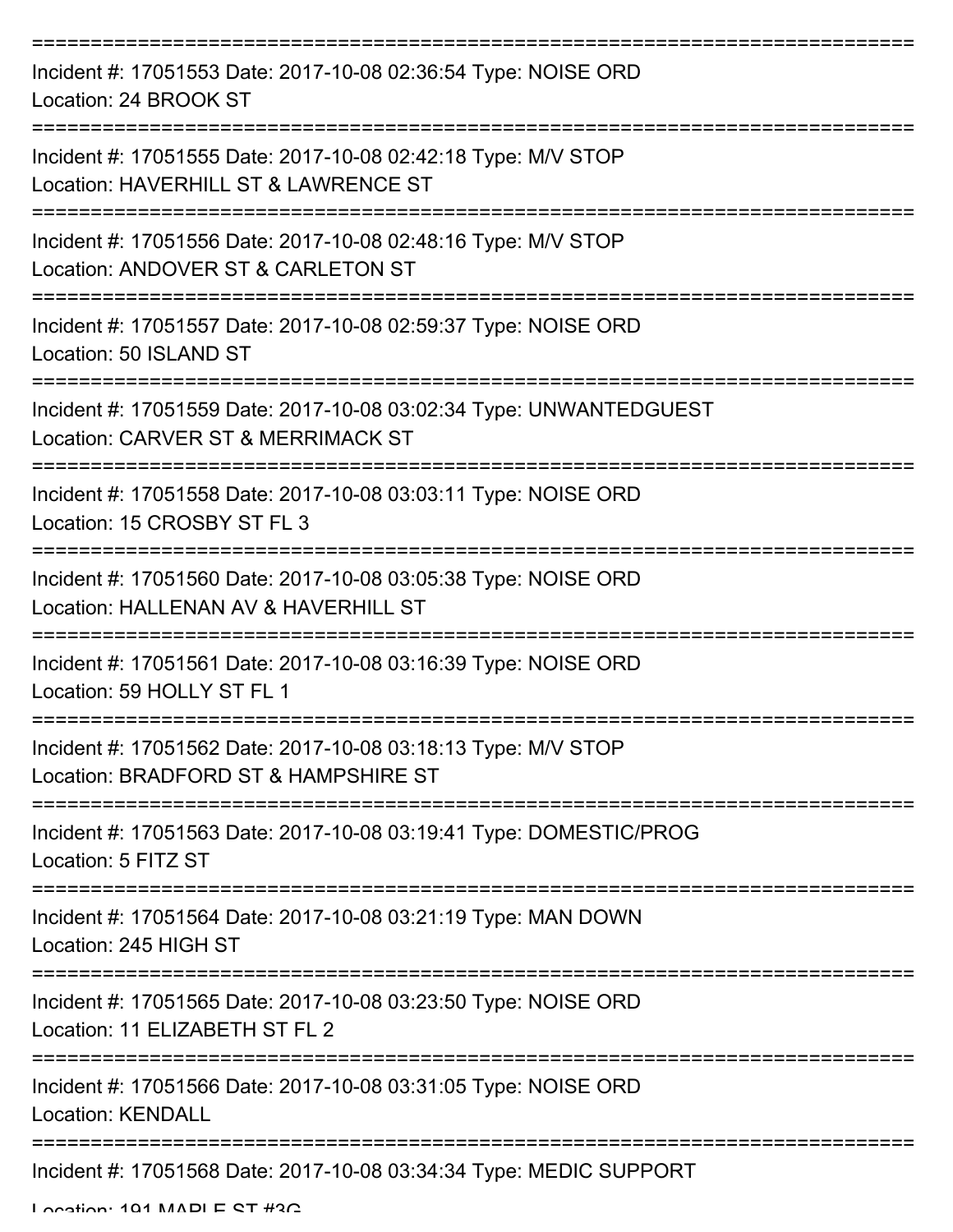| Incident #: 17051567 Date: 2017-10-08 03:35:07 Type: DISTURBANCE<br>Location: HALLENAN AV & HAVERHILL ST            |
|---------------------------------------------------------------------------------------------------------------------|
| Incident #: 17051569 Date: 2017-10-08 03:45:22 Type: ALARM/BURG<br>Location: DEN ROCK / 1 RIVER POINTE WY           |
| Incident #: 17051570 Date: 2017-10-08 03:50:07 Type: ALARM/BURG<br>Location: AVAD RESIDENCE / 102 E CAMBRIDGE ST #A |
| Incident #: 17051571 Date: 2017-10-08 03:50:58 Type: M/V STOP<br>Location: HALLENAN AV & MAURICE AV                 |
| Incident #: 17051572 Date: 2017-10-08 03:53:16 Type: M/V STOP<br>Location: BRADFORD ST & HAMPSHIRE ST               |
| Incident #: 17051573 Date: 2017-10-08 04:00:52 Type: M/V STOP<br>Location: 107 ARLINGTON ST                         |
| Incident #: 17051574 Date: 2017-10-08 04:23:08 Type: UNWANTEDGUEST<br>Location: 15 DURHAM ST FL 1                   |
| Incident #: 17051575 Date: 2017-10-08 04:24:09 Type: NOISE ORD<br>Location: 14 BIRCH ST FL 2                        |
| Incident #: 17051576 Date: 2017-10-08 04:54:57 Type: M/V STOP<br>Location: 541 LOWELL ST                            |
| --------------<br>Incident #: 17051577 Date: 2017-10-08 04:58:24 Type: NOISE ORD<br>Location: 4 INMAN ST #15 FL 2   |
| Incident #: 17051578 Date: 2017-10-08 05:13:58 Type: M/V STOP<br>Location: 75 MANCHESTER ST                         |
| Incident #: 17051579 Date: 2017-10-08 06:11:34 Type: DOMESTIC/PAST<br>Location: 39 OREGON AV                        |
| Incident #: 17051580 Date: 2017-10-08 06:39:53 Type: NOTIFICATION<br>Location: 183 PARKER ST #2                     |
| Incident #: 17051581 Date: 2017-10-08 06:43:32 Type: ROBBERY PAST<br>Location: 2 SHERIDAN ST FL 2                   |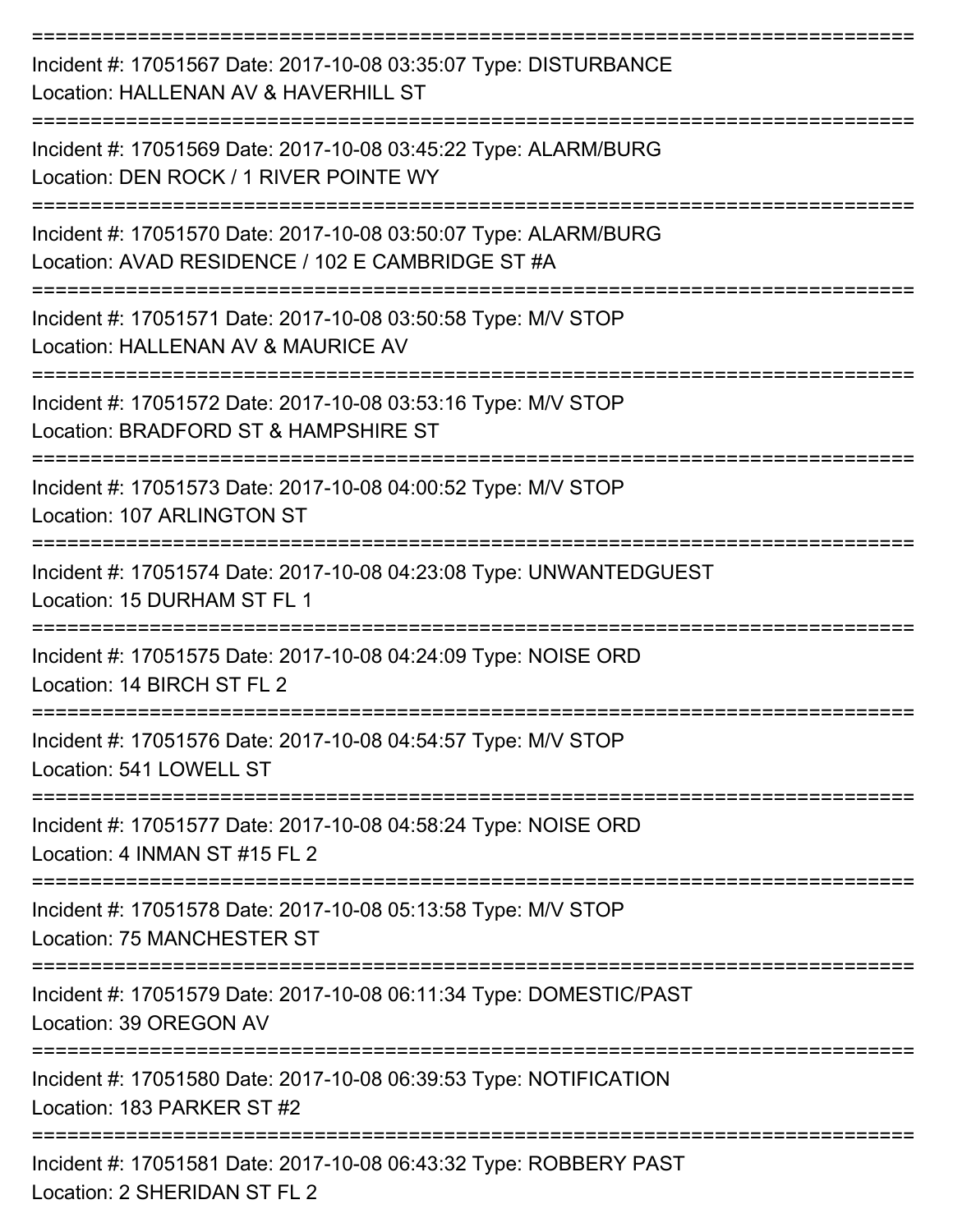| Incident #: 17051582 Date: 2017-10-08 07:56:33 Type: SUS PERS/MV<br>Location: 27 FAIRMONT ST                                   |
|--------------------------------------------------------------------------------------------------------------------------------|
| Incident #: 17051583 Date: 2017-10-08 08:05:13 Type: AUTO ACC/NO PI<br>Location: PARKER ST & SALEM ST                          |
| Incident #: 17051584 Date: 2017-10-08 08:33:42 Type: M/V STOP<br>Location: ELM ST & WHITE ST<br>============================== |
| Incident #: 17051585 Date: 2017-10-08 08:51:32 Type: SUS PERS/MV<br><b>Location: HAWLEY ST</b>                                 |
| Incident #: 17051586 Date: 2017-10-08 09:19:07 Type: PARK & WALK<br>Location: BRADFORD ST & BROADWAY                           |
| Incident #: 17051587 Date: 2017-10-08 09:32:36 Type: SUS PERS/MV<br>Location: 553 HAVERHILL ST                                 |
| Incident #: 17051588 Date: 2017-10-08 09:37:27 Type: ALARM/BURG<br>Location: LAWRENCE BOYS + GIRLS CLUB / 136 WATER ST         |
| Incident #: 17051589 Date: 2017-10-08 09:45:45 Type: DOMESTIC/PAST<br>Location: 90 LOWELL ST                                   |
| Incident #: 17051590 Date: 2017-10-08 10:00:16 Type: PARK & WALK<br>Location: BROADWAY & CONCORD ST                            |
| Incident #: 17051591 Date: 2017-10-08 10:00:57 Type: PARK & WALK<br>Location: S UNION ST & SALEM ST                            |
| Incident #: 17051592 Date: 2017-10-08 10:07:34 Type: M/V STOP<br>Location: GRAFTON ST & WINTHROP AV                            |
| Incident #: 17051593 Date: 2017-10-08 10:09:24 Type: M/V STOP<br>Location: S UNION ST & WINTHROP AV                            |
| Incident #: 17051594 Date: 2017-10-08 10:10:05 Type: M/V STOP<br>Location: 28 MELROSE ST                                       |
| Incident #: 17051595 Date: 2017-10-08 10:13:28 Type: ALARM/BURG<br>Location: MT VERNON LIQUORS / 421 S BROADWAY                |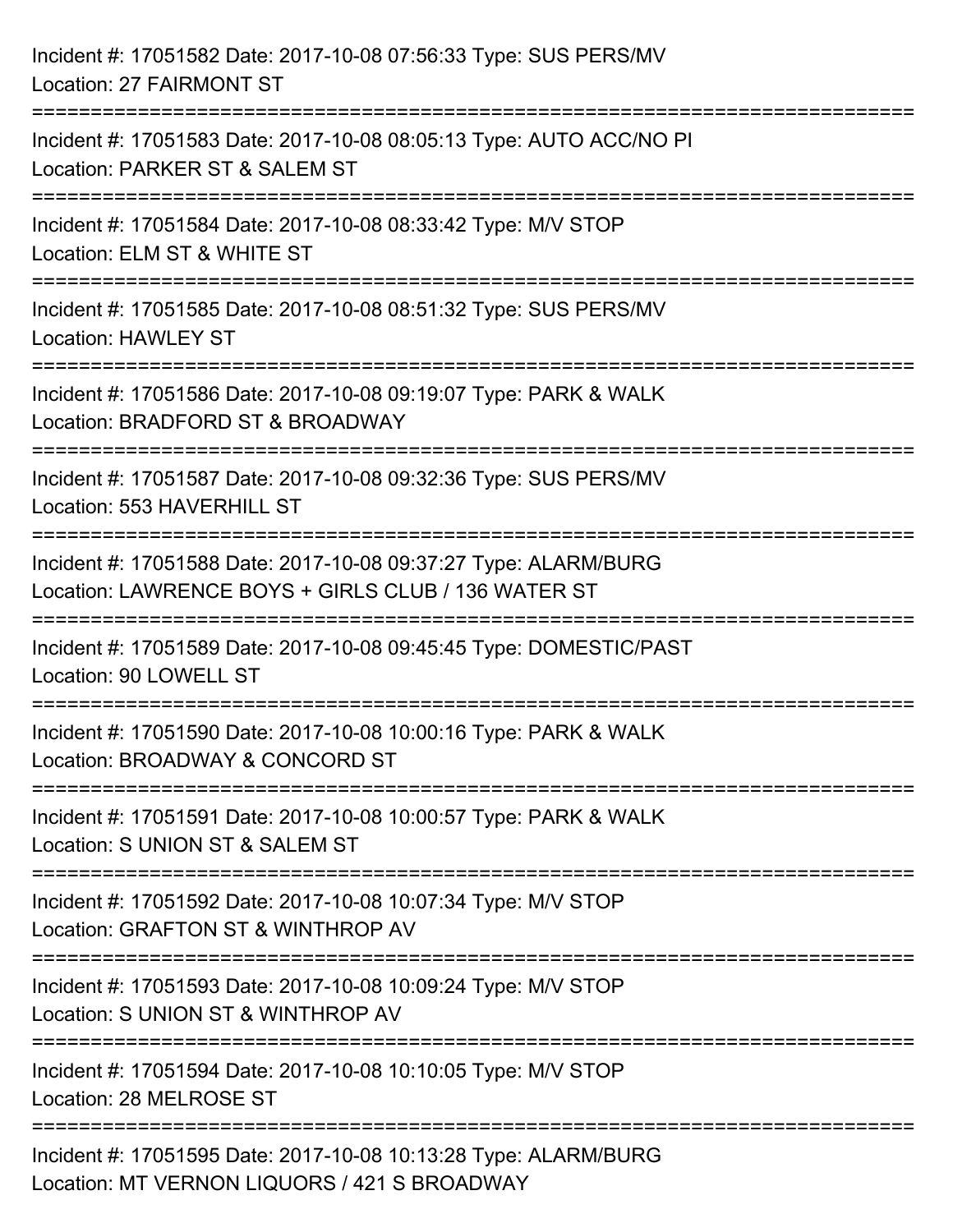| Incident #: 17051596 Date: 2017-10-08 10:24:21 Type: AUTO ACC/NO PI<br>Location: 304 JACKSON ST                       |
|-----------------------------------------------------------------------------------------------------------------------|
| Incident #: 17051597 Date: 2017-10-08 10:27:31 Type: B&E/MV/PAST<br>Location: UNION SUPERMARKET / 241 S UNION ST      |
| Incident #: 17051598 Date: 2017-10-08 10:40:30 Type: M/V STOP<br>Location: 18 JACKSON ST<br>:======================== |
| Incident #: 17051599 Date: 2017-10-08 10:47:51 Type: M/V STOP<br>Location: 4 LENOX CIR                                |
| Incident #: 17051600 Date: 2017-10-08 10:48:46 Type: SUS PERS/MV<br>Location: 553 HAVERHILL ST                        |
| Incident #: 17051601 Date: 2017-10-08 10:52:12 Type: WOMAN DOWN<br>Location: 59 BENNINGTON ST                         |
| Incident #: 17051602 Date: 2017-10-08 10:55:26 Type: SUS PERS/MV<br>Location: 7 GRACE TER                             |
| Incident #: 17051603 Date: 2017-10-08 11:04:10 Type: ALARM/BURG<br>Location: DEN ROCK CLUB HOUSE / 1 RIVER POINTE WY  |
| Incident #: 17051604 Date: 2017-10-08 11:09:38 Type: M/V STOP<br>Location: MARKET ST & S UNION ST                     |
| Incident #: 17051605 Date: 2017-10-08 11:12:45 Type: MEDIC SUPPORT<br>Location: LAWRENCE STADUIM / 70 N PARISH RD     |
| Incident #: 17051606 Date: 2017-10-08 11:17:01 Type: AUTO ACC/NO PI<br>Location: S UNION ST & SALEM ST                |
| Incident #: 17051607 Date: 2017-10-08 11:39:09 Type: M/V STOP<br>Location: 401 ANDOVER ST                             |
| Incident #: 17051608 Date: 2017-10-08 11:52:35 Type: SUS PERS/MV<br>Location: BROADWAY & LOWELL ST                    |
| Incident #: 17051609 Date: 2017-10-08 12:05:58 Type: MAL DAMAGE<br>Location: 16 AVON ST                               |

===========================================================================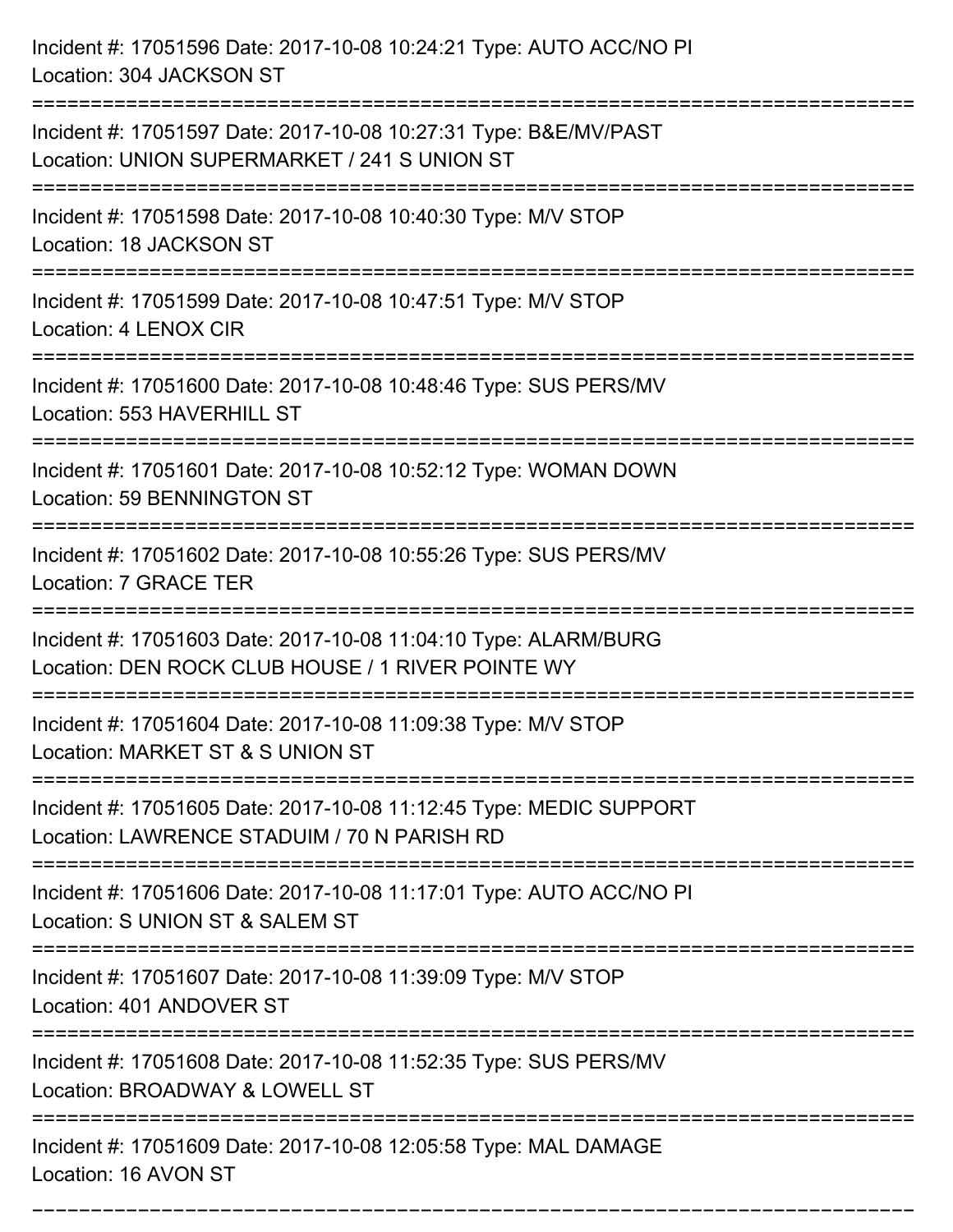| Incident #: 17051610 Date: 2017-10-08 12:19:17 Type: INVEST CONT<br>Location: 21 WATER ST                                      |
|--------------------------------------------------------------------------------------------------------------------------------|
| Incident #: 17051611 Date: 2017-10-08 12:22:49 Type: DISTURBANCE<br>Location: 127 GARDEN ST                                    |
| Incident #: 17051612 Date: 2017-10-08 12:31:37 Type: M/V STOP<br>Location: AMESBURY ST & COMMON ST<br>======================== |
| Incident #: 17051613 Date: 2017-10-08 12:33:49 Type: M/V STOP<br>Location: LAWRENCE ST & LOWELL ST                             |
| Incident #: 17051614 Date: 2017-10-08 12:58:51 Type: MV/BLOCKING<br>Location: 229 FARNHAM ST                                   |
| Incident #: 17051615 Date: 2017-10-08 13:30:38 Type: M/V STOP<br>Location: BRADFORD ST & BROADWAY<br>=======================   |
| Incident #: 17051616 Date: 2017-10-08 14:04:16 Type: DRUG VIO<br>Location: 63 RAILROAD ST                                      |
| Incident #: 17051617 Date: 2017-10-08 14:15:46 Type: DOMESTIC/PROG<br>Location: GROTON ST & S BROADWAY                         |
| Incident #: 17051618 Date: 2017-10-08 14:19:51 Type: DISTURBANCE<br>Location: 23 11 COLUMBUS AV                                |
| Incident #: 17051619 Date: 2017-10-08 14:24:46 Type: DOMESTIC/PROG<br>Location: 161 S UNION ST                                 |
| Incident #: 17051620 Date: 2017-10-08 15:02:42 Type: B&E/PAST<br>Location: 22 DORCHESTER ST                                    |
| Incident #: 17051621 Date: 2017-10-08 15:19:08 Type: SUS PERS/MV<br>Location: 14 MECHANIC ST                                   |
| Incident #: 17051622 Date: 2017-10-08 15:20:50 Type: KEEP PEACE<br>Location: 95 JAMAICA ST                                     |
| Incident #: 17051623 Date: 2017-10-08 15:46:40 Type: DISTURBANCE<br>Location: 25 SPRINGFIELD ST FL 1STFL                       |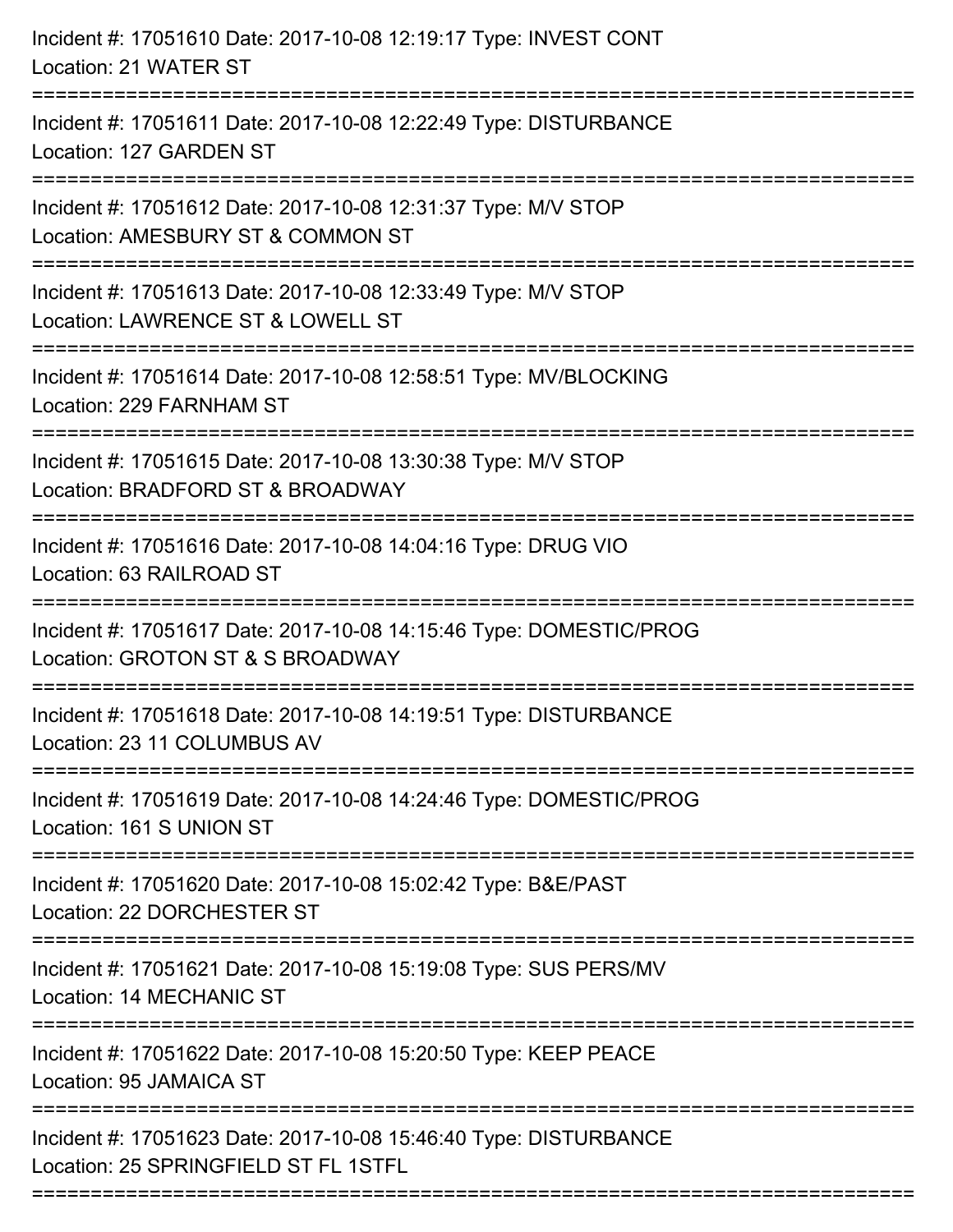Location: BUNKERHILL ST & LAWRENCE ST =========================================================================== Incident #: 17051625 Date: 2017-10-08 16:01:08 Type: ALARM/BURG Location: TELLO RESD / 4 SUMMIT AV =========================================================================== Incident #: 17051626 Date: 2017-10-08 16:05:29 Type: MISSING PERS Location: 7C SUMMER ST =========================================================================== Incident #: 17051627 Date: 2017-10-08 16:13:52 Type: KEEP PEACE Location: 95 JAMAICA ST =========================================================================== Incident #: 17051628 Date: 2017-10-08 16:27:28 Type: MEDIC SUPPORT Location: LAWRENCE PUBLIC LIBRARY / 51 LAWRENCE ST =========================================================================== Incident #: 17051629 Date: 2017-10-08 16:28:36 Type: NOISE ORD Location: 141 OXFORD ST =========================================================================== Incident #: 17051630 Date: 2017-10-08 16:38:04 Type: UNATENEDCHILD Location: 78 PARK ST =========================================================================== Incident #: 17051631 Date: 2017-10-08 16:48:38 Type: STOL/MV/PAS Location: 4 BELMONT ST =========================================================================== Incident #: 17051632 Date: 2017-10-08 17:02:15 Type: SUS PERS/MV Location: 55 HAWLEY ST =========================================================================== Incident #: 17051633 Date: 2017-10-08 17:15:24 Type: MAL DAMAGE Location: 320 S BROADWAY =========================================================================== Incident #: 17051634 Date: 2017-10-08 17:53:44 Type: DRUG VIO Location: 148 FARNHAM ST =========================================================================== Incident #: 17051635 Date: 2017-10-08 17:57:55 Type: M/V STOP Location: MERRIMACK ST & S UNION ST =========================================================================== Incident #: 17051636 Date: 2017-10-08 17:59:15 Type: M/V STOP Location: 70 OXFORD ST =========================================================================== Incident #: 17051637 Date: 2017-10-08 18:04:07 Type: SUS PERS/MV Location: SUMNER AV ===========================================================================

Incident #: 17051638 Date: 2017 10 08 18:04:27 Date: 2017 10 08 18:04:27 Type: GENERAL SERVICE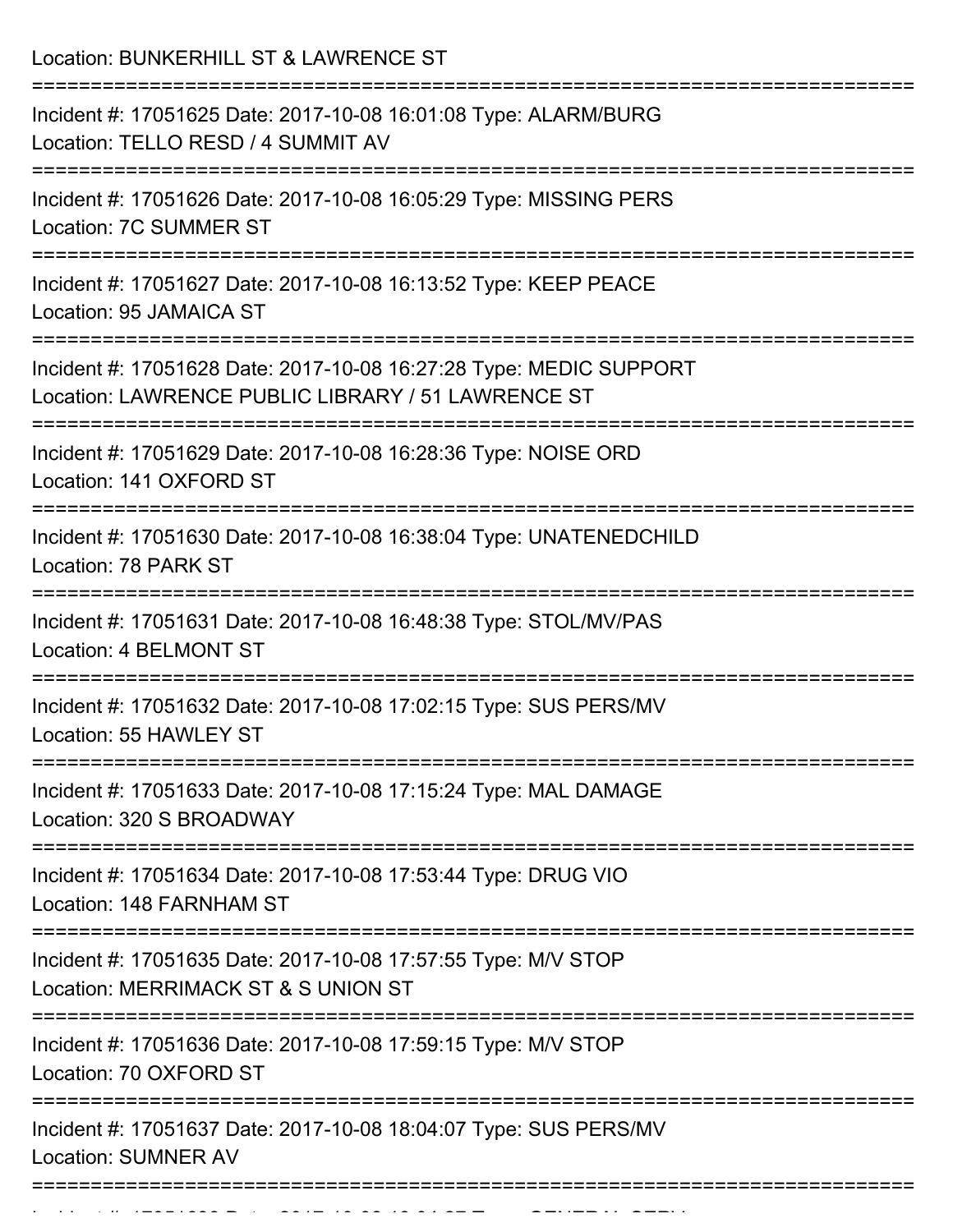Location: 2 WEBSTER CT

| Incident #: 17051640 Date: 2017-10-08 18:06:02 Type: TRESPASSING<br>Location: WEATHERBEE SCHOOL / 75 NEWTON ST              |
|-----------------------------------------------------------------------------------------------------------------------------|
| Incident #: 17051639 Date: 2017-10-08 18:06:15 Type: M/V STOP<br>Location: PARK ST & TRENTON ST                             |
| Incident #: 17051641 Date: 2017-10-08 18:15:05 Type: ANIMAL COMPL<br>Location: 1 GENERAL ST                                 |
| Incident #: 17051642 Date: 2017-10-08 18:27:00 Type: NOISE ORD<br>Location: 71 ELM ST                                       |
| Incident #: 17051643 Date: 2017-10-08 18:36:31 Type: GENERAL SERV<br>Location: 15 DURHAM ST<br>============================ |
| Incident #: 17051644 Date: 2017-10-08 18:42:49 Type: M/V STOP<br>Location: PARK ST & SARATOGA ST                            |
| Incident #: 17051645 Date: 2017-10-08 18:44:05 Type: M/V STOP<br>Location: BROADWAY & METHUEN ST                            |
| Incident #: 17051646 Date: 2017-10-08 18:44:33 Type: ALARM/BURG<br>Location: 19 MEDFORD ST                                  |
| Incident #: 17051647 Date: 2017-10-08 18:51:29 Type: M/V STOP<br>Location: PARK ST & TENNEY ST                              |
| Incident #: 17051648 Date: 2017-10-08 18:55:03 Type: M/V STOP<br>Location: LOWELL ST & WARREN ST                            |
| Incident #: 17051650 Date: 2017-10-08 18:56:04 Type: CK WELL BEING<br>Location: 106 RIVER POINTE WY #3207                   |
| Incident #: 17051649 Date: 2017-10-08 18:57:01 Type: M/V STOP<br>Location: ANDOVER ST & S BROADWAY                          |
| Incident #: 17051651 Date: 2017-10-08 19:05:33 Type: NOISE ORD<br>Location: 130 HIGH ST                                     |
|                                                                                                                             |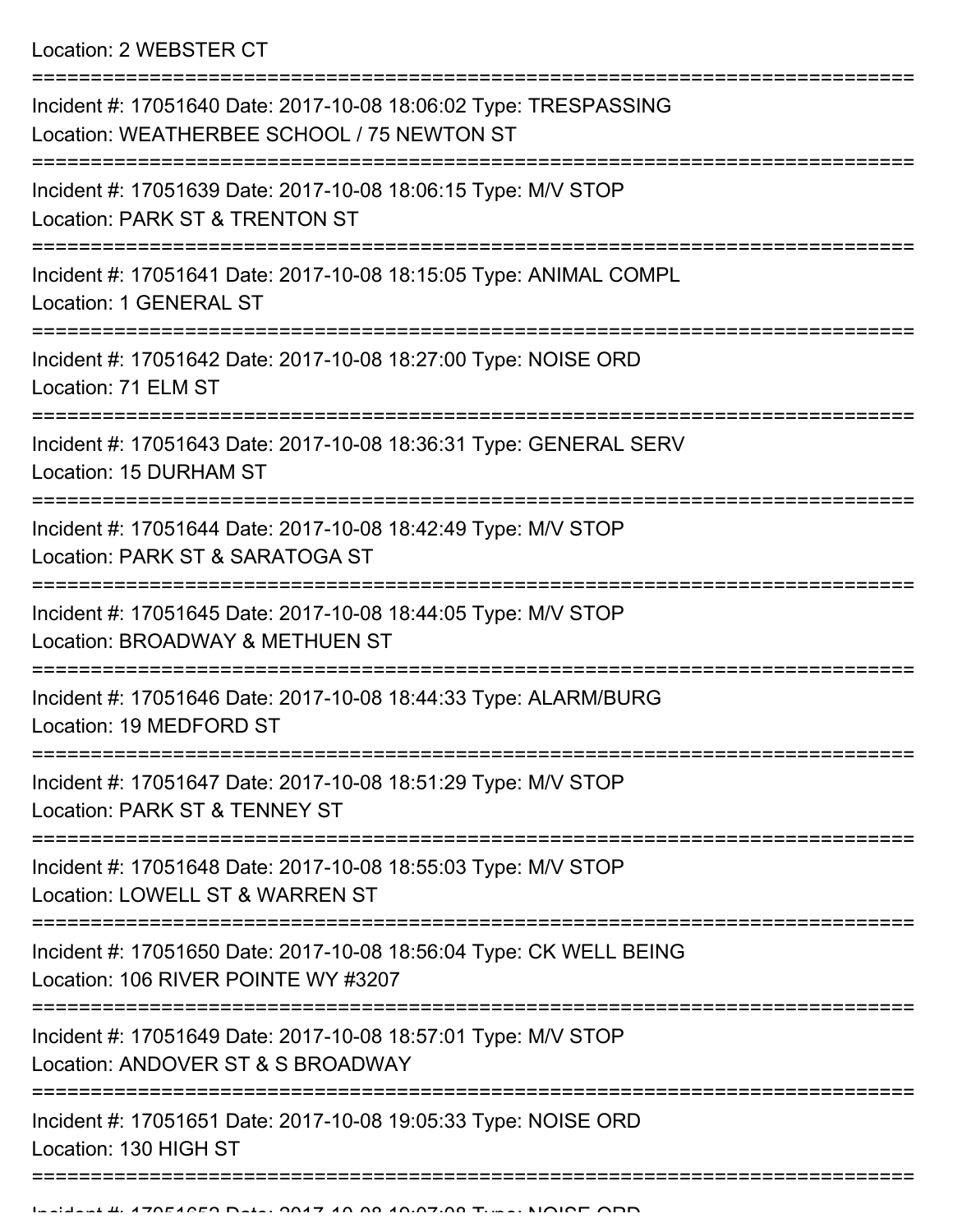| <b>Location: PEMBERTON PARK</b>                                                                                                 |
|---------------------------------------------------------------------------------------------------------------------------------|
| Incident #: 17051653 Date: 2017-10-08 19:19:15 Type: VIO CITY ORD<br>Location: 1 MILL ST<br>=================================== |
| Incident #: 17051654 Date: 2017-10-08 19:22:02 Type: MV/BLOCKING<br>Location: 115 UNION ST                                      |
| Incident #: 17051655 Date: 2017-10-08 19:22:29 Type: ANIMAL COMPL<br>Location: 434 S BROADWAY                                   |
| Incident #: 17051657 Date: 2017-10-08 19:44:05 Type: AUTO ACC/PI<br>Location: 233 WINTHROP AV                                   |
| Incident #: 17051656 Date: 2017-10-08 19:44:24 Type: M/V STOP<br>Location: CROSS ST & MANCHESTER ST                             |
| Incident #: 17051658 Date: 2017-10-08 19:45:21 Type: MV/BLOCKING<br>Location: CANAL ST & MILL ST                                |
| Incident #: 17051659 Date: 2017-10-08 19:50:35 Type: M/V STOP<br>Location: BROADWAY & LOWELL ST                                 |
| Incident #: 17051660 Date: 2017-10-08 19:58:04 Type: CK WELL BEING<br>Location: 211 MERRIMACK ST                                |
| Incident #: 17051661 Date: 2017-10-08 20:03:06 Type: THREATS<br>Location: 56 CAMBRIDGE ST                                       |
| Incident #: 17051662 Date: 2017-10-08 20:08:04 Type: TRESPASSING<br><b>Location: MANCHESTER ST</b>                              |
| Incident #: 17051663 Date: 2017-10-08 20:19:43 Type: SPECIAL CHECK<br>Location: 107 UNION ST                                    |
| Incident #: 17051664 Date: 2017-10-08 20:24:23 Type: LOUD NOISE<br>Location: 4 AVON ST FL 1                                     |
| Incident #: 17051665 Date: 2017-10-08 20:25:51 Type: SUS PERS/MV<br>Location: 1 UNION ST                                        |
|                                                                                                                                 |

Incident #: 17051666 Date: 2017-10-08 20:29:33 Type: M/V STOP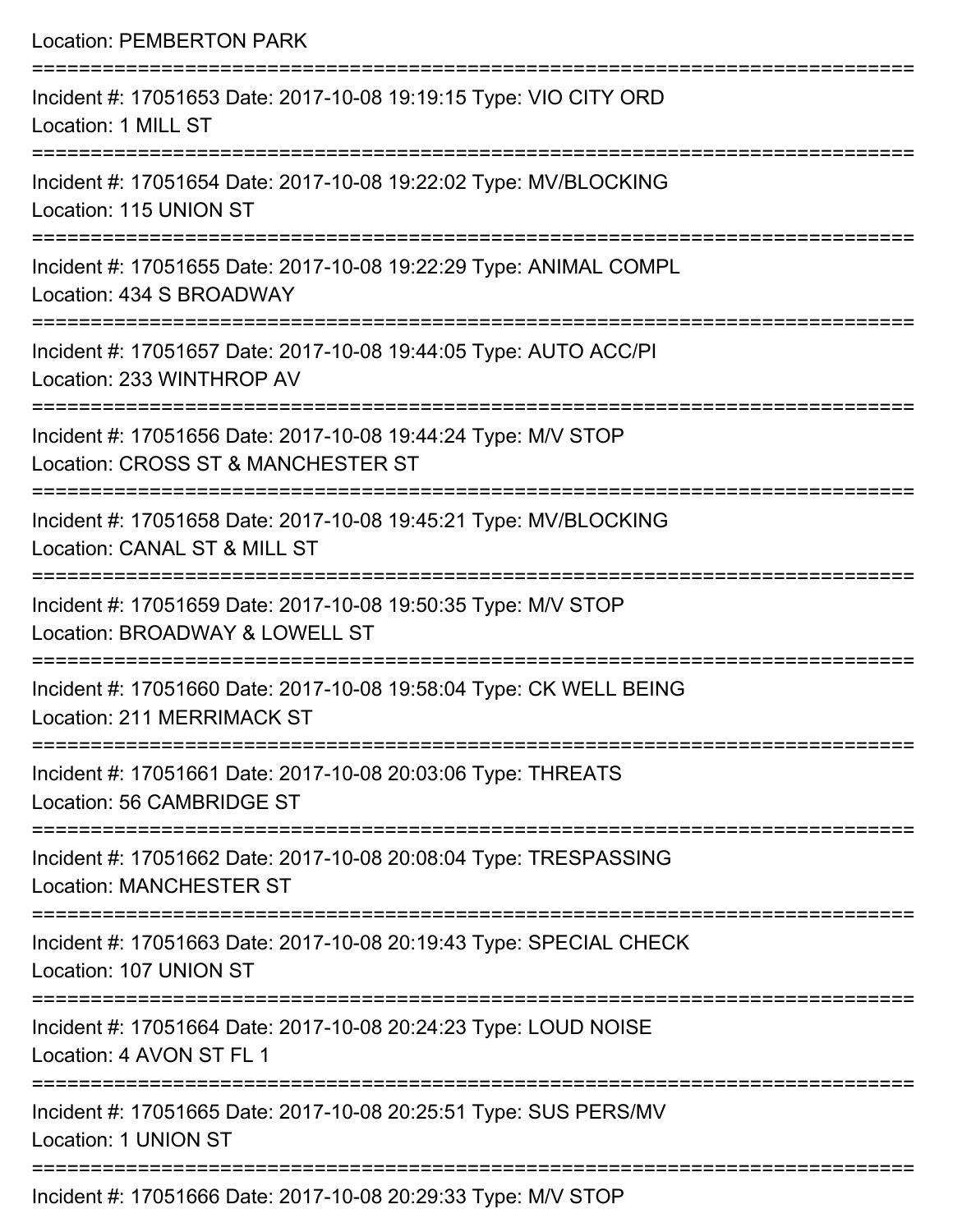| Incident #: 17051667 Date: 2017-10-08 20:30:10 Type: M/V STOP<br>Location: AVON ST & JACKSON ST        |
|--------------------------------------------------------------------------------------------------------|
| Incident #: 17051668 Date: 2017-10-08 20:39:05 Type: M/V STOP<br>Location: CENTRE ST & HAMPSHIRE ST    |
| Incident #: 17051669 Date: 2017-10-08 20:39:28 Type: MV/BLOCKING<br>Location: 95 WILLIAM ST            |
| Incident #: 17051670 Date: 2017-10-08 20:56:23 Type: M/V STOP<br>Location: 37 BRUCE ST                 |
| Incident #: 17051671 Date: 2017-10-08 21:00:48 Type: CK WELL BEING<br><b>Location: 17 ARLINGTON ST</b> |
| Incident #: 17051672 Date: 2017-10-08 21:11:28 Type: DOMESTIC/PROG<br>Location: 117 THOREAU WAY #512   |
| Incident #: 17051673 Date: 2017-10-08 21:15:32 Type: FIRE WORKS<br>Location: 48 SARATOGA ST FL 1 FRONT |
| Incident #: 17051674 Date: 2017-10-08 21:23:01 Type: DOMESTIC/PROG<br>Location: 119 MARGIN ST FL 1     |
| Incident #: 17051675 Date: 2017-10-08 21:25:39 Type: SUS PERS/MV<br>Location: 60 ISLAND ST             |
| Incident #: 17051676 Date: 2017-10-08 21:39:28 Type: DISTURBANCE<br>Location: 46 MAY ST                |
| Incident #: 17051677 Date: 2017-10-08 21:42:01 Type: LOUD NOISE<br>Location: 37 DARTMOUTH ST           |
| Incident #: 17051678 Date: 2017-10-08 21:54:57 Type: M/V STOP<br>Location: ESSEX ST & NEWBURY ST       |
| Incident #: 17051679 Date: 2017-10-08 22:01:01 Type: M/V STOP<br>Location: BROADWAY & WATER ST         |
| Incident #: 17051680 Date: 2017-10-08 22:08:16 Type: TOW OF M/V                                        |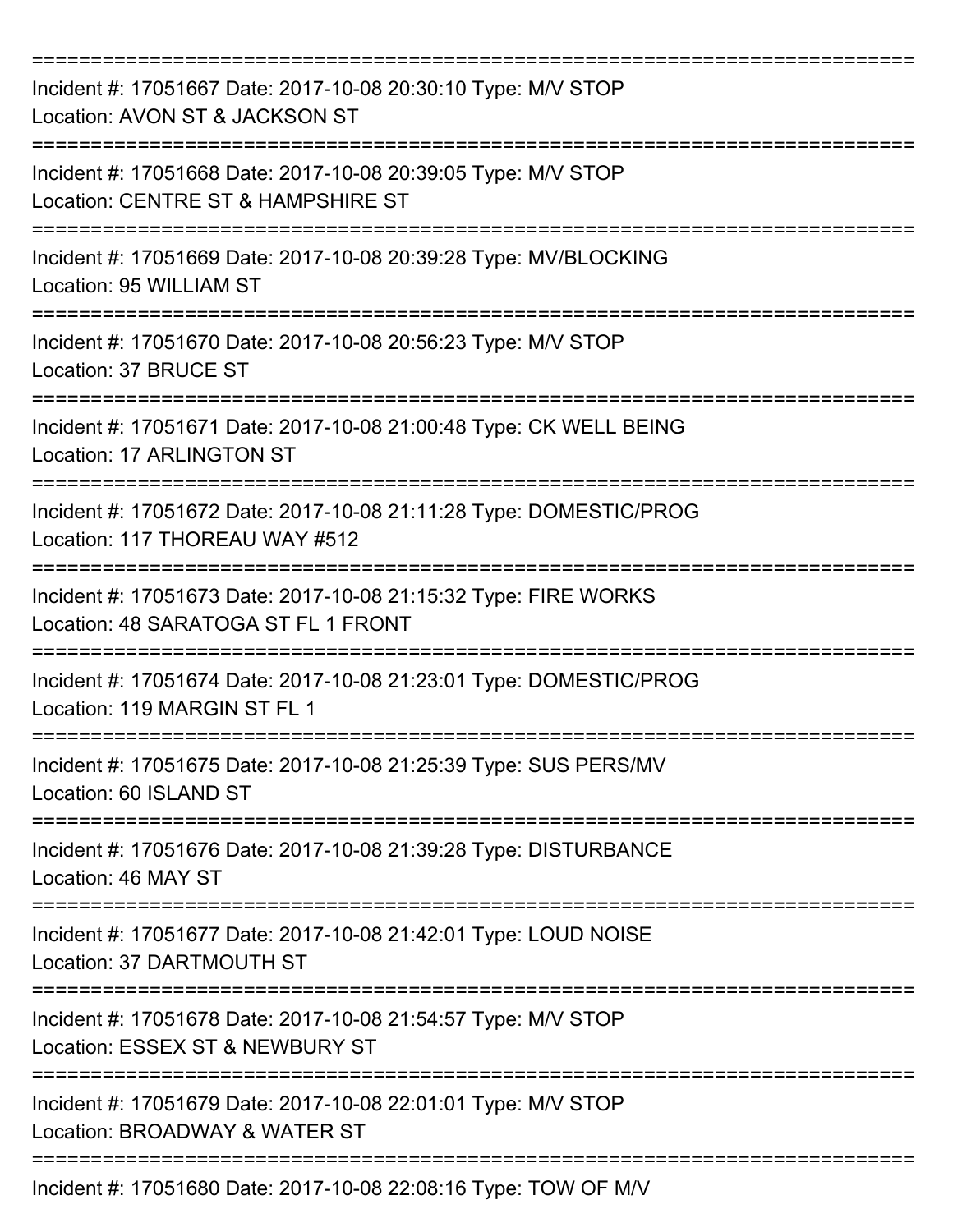| Incident #: 17051681 Date: 2017-10-08 22:08:34 Type: LOUD NOISE<br>Location: 4 AVON ST FL 1                   |
|---------------------------------------------------------------------------------------------------------------|
| Incident #: 17051682 Date: 2017-10-08 22:09:21 Type: CK WELL BEING<br>Location: 7 ARLINGTON TER FL 2          |
| Incident #: 17051683 Date: 2017-10-08 22:21:38 Type: SPECIAL CHECK<br>Location: MANCHESTER ST & TRACKS        |
| Incident #: 17051684 Date: 2017-10-08 22:29:37 Type: NOISE ORD<br>Location: 105 FOSTER ST #2                  |
| Incident #: 17051685 Date: 2017-10-08 22:29:51 Type: DOMESTIC/PAST<br>Location: 21 WENDELL ST                 |
| Incident #: 17051686 Date: 2017-10-08 22:30:28 Type: SPECIAL CHECK<br>Location: 105 UNION ST                  |
| Incident #: 17051687 Date: 2017-10-08 22:35:33 Type: ALARM/BURG<br>Location: 1 RIVER POINTE WY<br>==========  |
| Incident #: 17051688 Date: 2017-10-08 22:46:04 Type: SUS PERS/MV<br>Location: BROADWAY LIQUORS / 434 BROADWAY |
| Incident #: 17051689 Date: 2017-10-08 23:01:56 Type: GUN CALL<br>Location: MYRTLE ST & SARATOGA ST            |
| Incident #: 17051690 Date: 2017-10-08 23:05:02 Type: SUICIDE ATTEMPT<br>Location: LAWRENCE ST & OAK ST        |
| Incident #: 17051691 Date: 2017-10-08 23:06:38 Type: DISTURBANCE<br>Location: 24 LAKE ST FL 1                 |
| Incident #: 17051692 Date: 2017-10-08 23:09:48 Type: NOISE ORD<br>Location: 159 PARK ST                       |
| Incident #: 17051693 Date: 2017-10-08 23:14:11 Type: NOISE ORD<br>Location: 74 PARK ST<br>=================== |
| Incident #: 17051694 Date: 2017-10-08 23:21:35 Type: STOLEN PROP                                              |